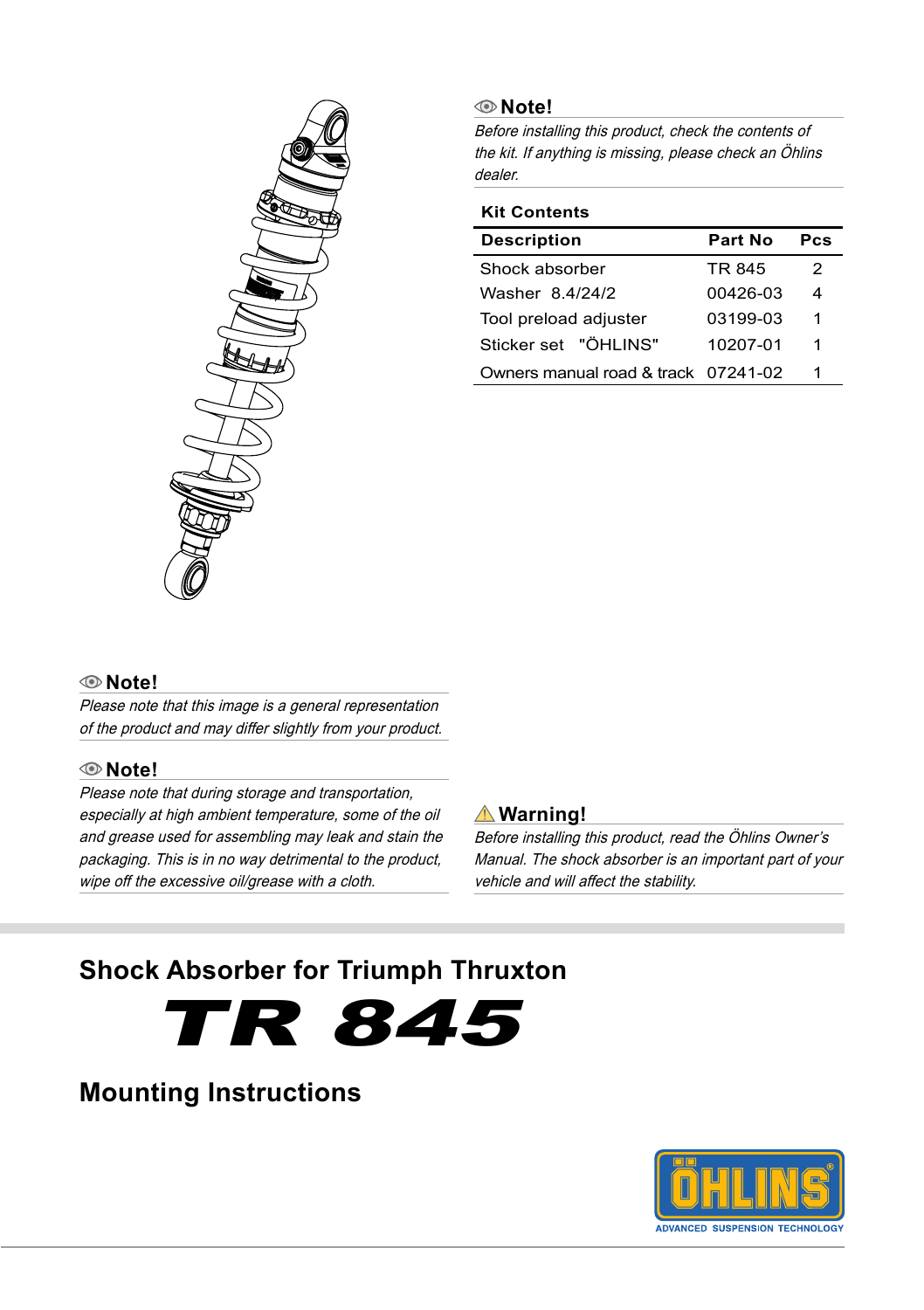# **MOUNTING INSTRUCTIONS**

#### **Warning!**

It is advisable to have an Öhlins dealer install the shock absorber.

## **Warning!**

If working on a raised vehicle, ensure it is securely supported so that it will not tip over.

#### **Note!**

Before mounting this product clean the vehicle thoroughly.

#### **Note!**

When working on this product, always see the Vehicle Service Manual for vehicle specific procedures and important data.

#### 1

Put the motorcycle on a work stand so that the rear wheel barely touches the ground.

#### 2

Loosen the exhaust both side and passenger rear foot pegs.

#### 3

Remove the standard shock absorber by loosening the top and bottom mounting bolts ①②

#### 4

Install the Öhlins shock absorber as per picture 4.1 (for both top and bottom mounting points) and tighten at a torque value as specified in the vehicle service manual.

#### **Note!**

Lower the vehicle so that the suspension is slightly compressed before tightening the screws.

## **Caution!**

Ensure that all screws are tightened to the correct torque and that nothing fouls or restricts movement of the shock absorber when the suspension is fully compressed or extended.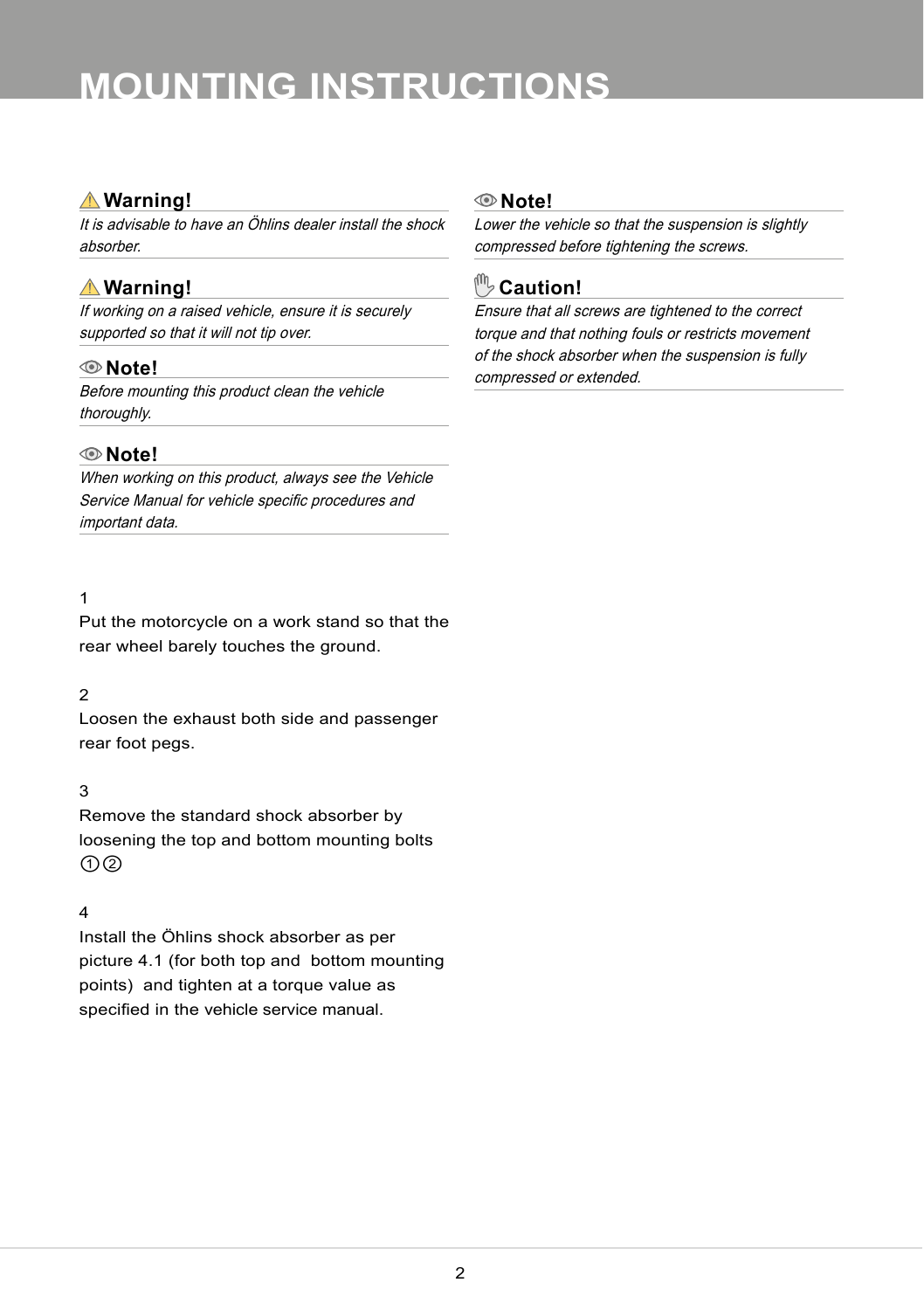# **MOUNTING INSTRUCTIONS**